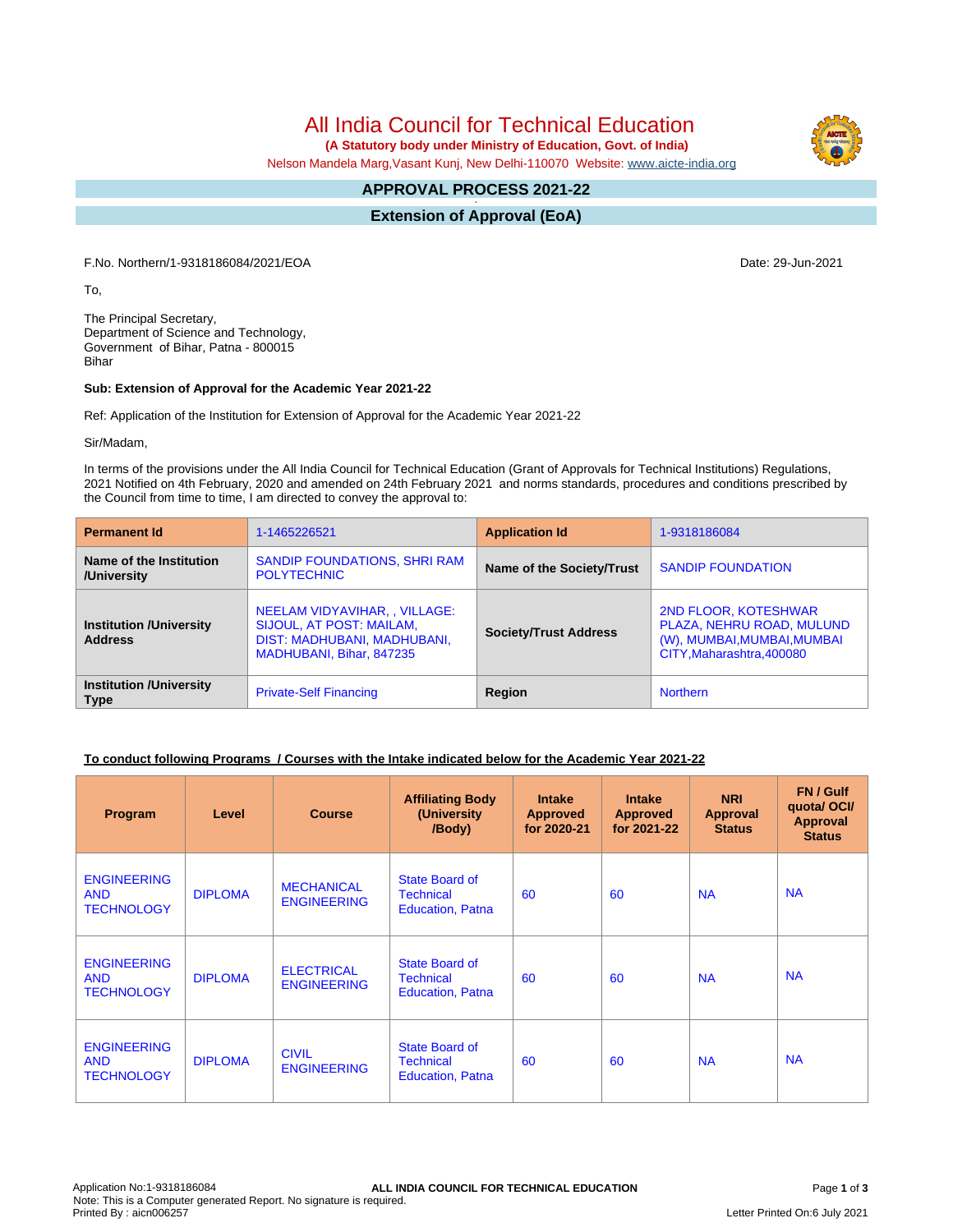### **It is mandatory to comply with all the essential requirements as given in APH 2021-22 (Appendix 6)**

## **Important Instructions**

- 1. The State Government/ UT/ Directorate of Technical Education/ Directorate of Medical Education shall ensure that 10% of reservation for Economically Weaker Section (EWS) as per the reservation policy for admission, operational from the Academic year 2019-20 is implemented without affecting the reservation percentages of SC/ ST/ OBC/ General. However, this would not be applicable in the case of Minority Institutions referred to the Clause (1) of Article 30 of Constitution of India. Such Institution shall be permitted to increase in annual permitted strength over a maximum period of two years.
- 2. The Institution offering courses earlier in the Regular Shift, First Shift, Second Shift/Part Time now amalgamated as total intake shall have to fulfil all facilities such as Infrastructure, Faculty and other requirements as per the norms specified in the Approval Process Handbook 2021-22 for the Total Approved Intake. Further, the Institutions Deemed to be Universities/ Institutions having Accreditation/ Autonomy status shall have to maintain the Faculty: Student ratio as specified in the Approval Process Handbook.
- 3. Strict compliance of Anti-Ragging Regulation, Establishment of Committee for SC/ ST, Establishment of Internal Complaint Committee (ICC), Establishment of Online Grievance Redressal Mechanism, Barrier Free Built Environment for disabled and elderly persons, Fire and Safety Certificate should be maintained as per the provisions made in Approval Process Handbook and AICTE Regulation notified from time to time.
- 4. In case of any differences in content in this Computer generated Extension of Approval Letter, the content/information as approved by the Executive Council / General Council as available on the record of AICTE shall be final and binding.

**Prof.Rajive Kumar Member Secretary, AICTE**

Copy \*\* to:

- **1. The Director of Technical Education\*\*, Bihar**
- **2. The Principal / Director,** SANDIP FOUNDATIONS, SHRI RAM POLYTECHNIC Neelam Vidyavihar, , Village: Sijoul, At Post: Mailam, Dist: Madhubani, Madhubani, Madhubani, Bihar,847235
- **3. The Secretary / Chairman,** 2ND FLOOR, KOTESHWAR PLAZA, NEHRU ROAD, MULUND (W), MUMBAI MUMBAI,MUMBAI CITY Maharashtra,400080
- **4. The Regional Officer,** All India Council for Technical Education Govt. Polytechnic Campus Adjoining Directorate of Technical Education Vikas Nagar, Kanpur-208 002, Uttar Pradesh

#### **5. Guard File(AICTE)**

Note: Validity of the Course details may be verified at <http://www.aicte-india.org/> **.**

**\*\*** Individual Approval letter copy will not be communicated through Post/Email. However, consolidated list of Approved Institutions(bulk) will be shared through official Email Address to the concerned Authorities mentioned above.